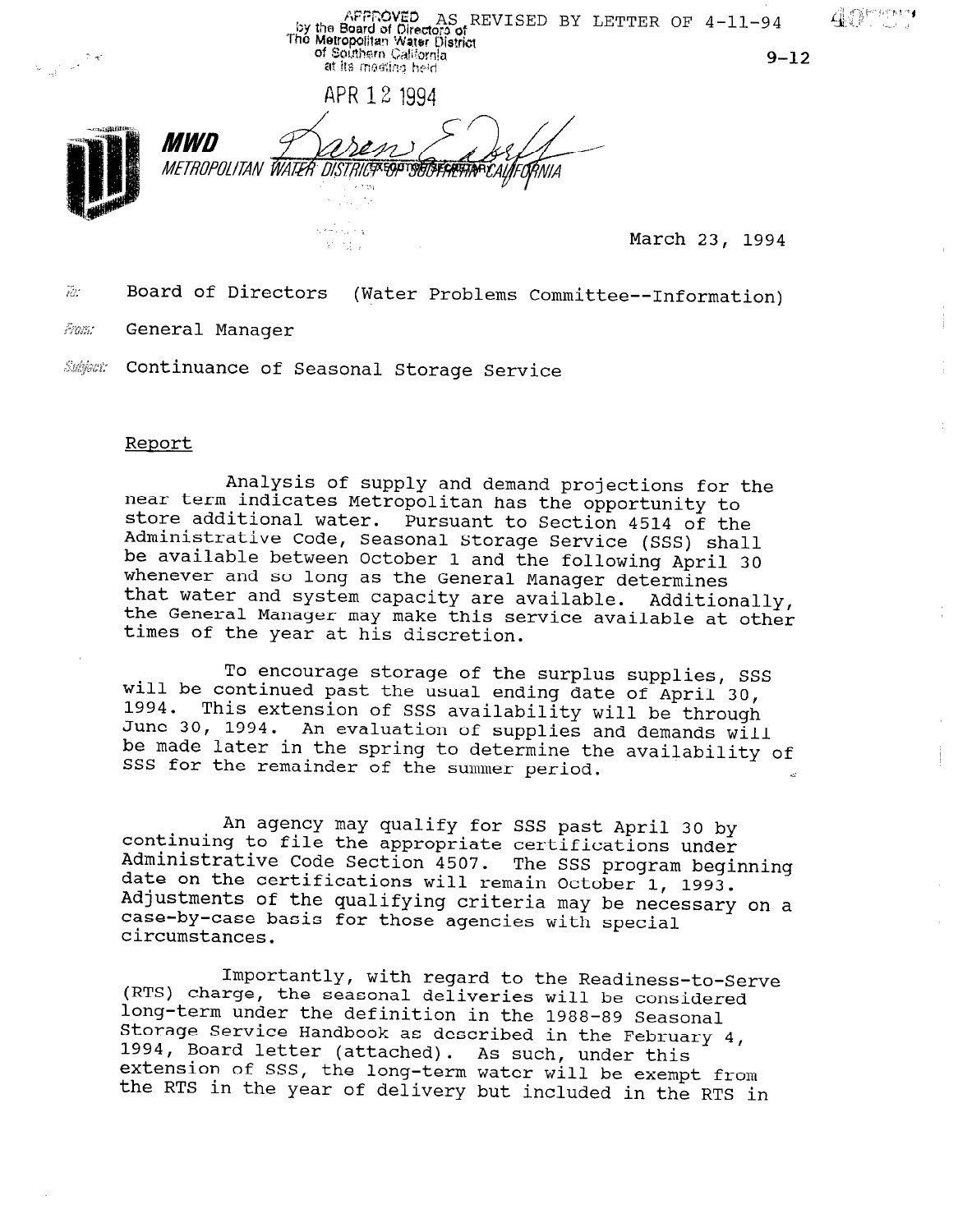Board of Directors -2- March 23, 1994

the year of use. It will be necessary to work with the member agencies to develop accounting procedures to guarantee that the RTS charge is levied in the year the water is used.

# Board Committee Assignment

This letter is referred for information to the Water Problems Committee pursuant to its authority to study, advise, and make recommendations with regard to the sale and delivery of water for various uses under Administrative Code Section 2481 (d).

Recommendation

For information only.

John R. Wodrask

NT:hah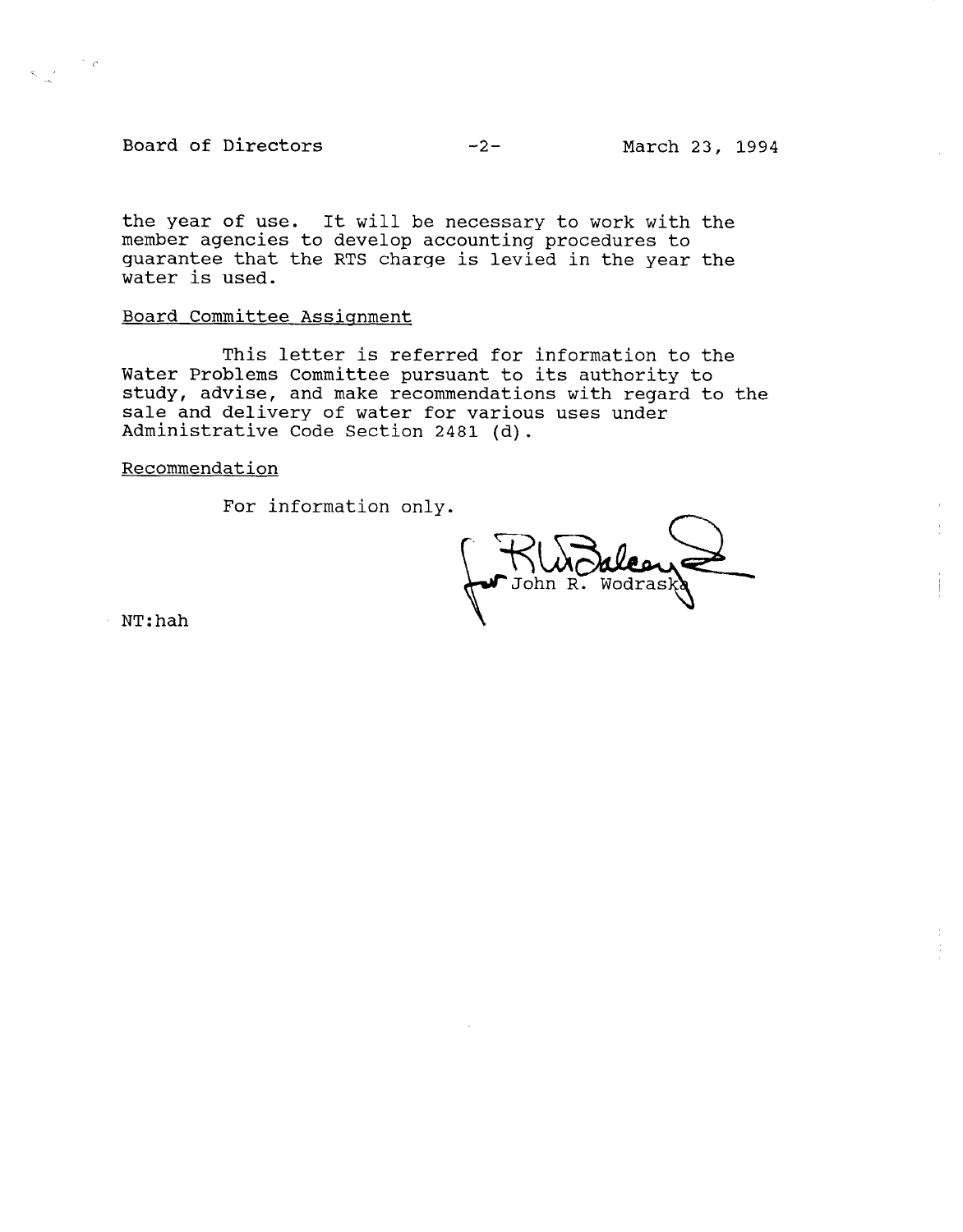

February 4, 1994

To: Board of Directors (Water Problems Committee--Action)

From: General Manager

Subject. Issues Related to the Readiness-to-Serve Charge

### Report

At the first meeting of the Seasonal Storage/Drought At the IIISt meeting of the Seasonal Storage/Drought-<br>Management Plan Workgroup (Workgroup) on February 3, Member Management Fian Wolkgroup (Workgroup) on reprudry 3, Mem Agency Managers and staff discussed how to deal with the issue of long-term seasonal storage deliveries in fiscal year<br>1993-94. The managers felt that the calculation methodology The managers felt that the calculation methodology for the Readiness-to Service (RTS) Charge described in the December 8-2 Board Letter created a financial disincentive for<br>maximizing groundwater storage for regional benefits.

It was the consensus of the Workgroup that the RTS It was the consensus of the Workgroup that the R Charge should be based on all water sales for fiscal years 1992-93 and 1993-94 except long-term storage water. Long-term storage water includes direct groundwater replenishment; water taken under the Cooperative Storage Program, the 1993 Demonstration Storage Program, cyclic storage, and the 1993 summer seasonal program; and seasonal storage water defined as long term in the 1988-89 Seasonal Storage Service Handbook (Handbook). In the Handbook, long-term seasonal storage water is that water which an agency leaves in storage for a duration extending past the end of the fiscal year (June 30) through avoided production during a period of availability (normally October 1 through April 30). The seasonal storage services deliveries for fiscal year 1992-93 and 1993-94 would be subject to audit.

This calculation methodology will apply for the remainder of fiscal year 1993-94 and used to allocate the RTS Charge in 1995-96. A more refined definition of long-term seasonal storage water and the conditions for its exclusion from the RTS Charge will be the subject of future Workgroup meetings. The consensus reached by the Workgroup as a result of these additional meetings will be the basis for the allocation of the RTS charge in future fiscal years.

This calculation method method method methodology will apply for the theory  $\mathcal{O}_\mathcal{F}$